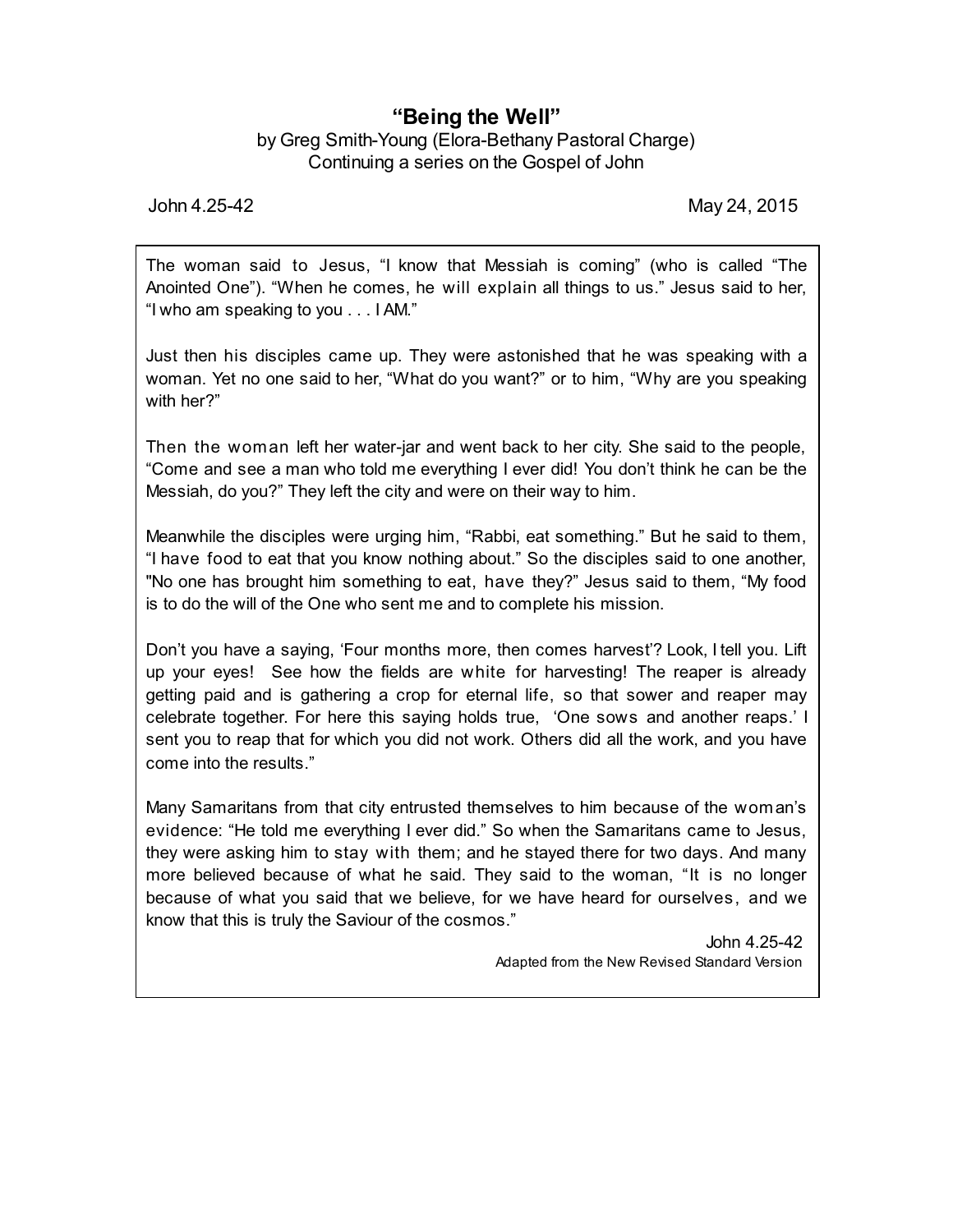She came to the well alone. She came in the middle of the day, when everyone knows it's too hot to lug water. She was avoiding people. We learned why. Dawn's got a reputation. Her neighbours have decided she's bad news. Maybe she believes that too. So she goes for groceries when she knows the aisles will be empty of gossipers and judges.

Since we don't know her name, last week I suggested we call her "Dawn." 1 Imagine Dawn's mood as she trudged out to the well. Hard. Bitter. Disappointed.

Then, she met Jesus. It was not an easy conversation. Barriers of race, religion, gender and propriety should have kept them apart. But Jesus broke through. It was not an easy conversation. Somehow, he knew her rough past. He named it bluntly. However, Jesus tells our truth, not to shame or condemn us, but to forgive and heal. It was not an easy conversation. Jesus challenged Dawn's spiritual sensitivities; religiously, Dawn and her Samaritan people were living in ignorance. However, Jesus shows us our errors, so we can live in the freedom of truth.

It was not an easy conversation, but it was a conversation with Jesus. So Dawn, who arrived empty, went away full. She who came to get, left to give. She headed out thirsty for her day's supply of water. She ended up overflowing with Living Water. Poured out by Jesus, God the Holy Spirit was now filling her up, never to run dry. Someone said, "this is the story of a woman who came for water but who went home with the well." <sup>2</sup> Exactly!

She rushes back to her neighbours (the same ones she'd learned to avoid). Joy is pouring out of her. The Living-Water Spirit of God, has become in her a fountain: filling her, overflowing her, and rushing out with the presence and power of God.

II

Her neighbours hear her news. They go see for themselves. They come to believe in Jesus with that same joy.

No way you saw that coming! They are Samaritans! Spiritually, Samaritans were hard ground, not the sort you'd expect salvation to spring from. Jesus pretty much said so himself. <sup>3</sup> Why would they listen? She is a woman! Women had no public voice. Why would they listen to her? She has that reputation! Why listen to *her*?

But they listen. They go see for themselves. They believe in Jesus, even more! Makes you wonder what is working on them. Or, who?

<sup>1</sup> In the Eastern Orthodox tradition, she is honourd as Saint Photina, which means "Luminous One." [http://en.wikipedia.org/wiki/Samaritan\\_woman\\_at\\_the\\_well](http://en.wikipedia.org/wiki/Samaritan_woman_at_the_well)

<sup>&</sup>lt;sup>2</sup> Rev. Donn Moomaw, quoted in Frederick Dale Bruner, The Gospel of John, A Commentary (Grand Rapids: Eerdmans, 2012), 273.

<sup>3</sup> In verse 22, we heard Jesus say to her, "You [Samaritans] worship what you do not understand; we [Jews] worship what we know, for real salvation comes from the Jewish people."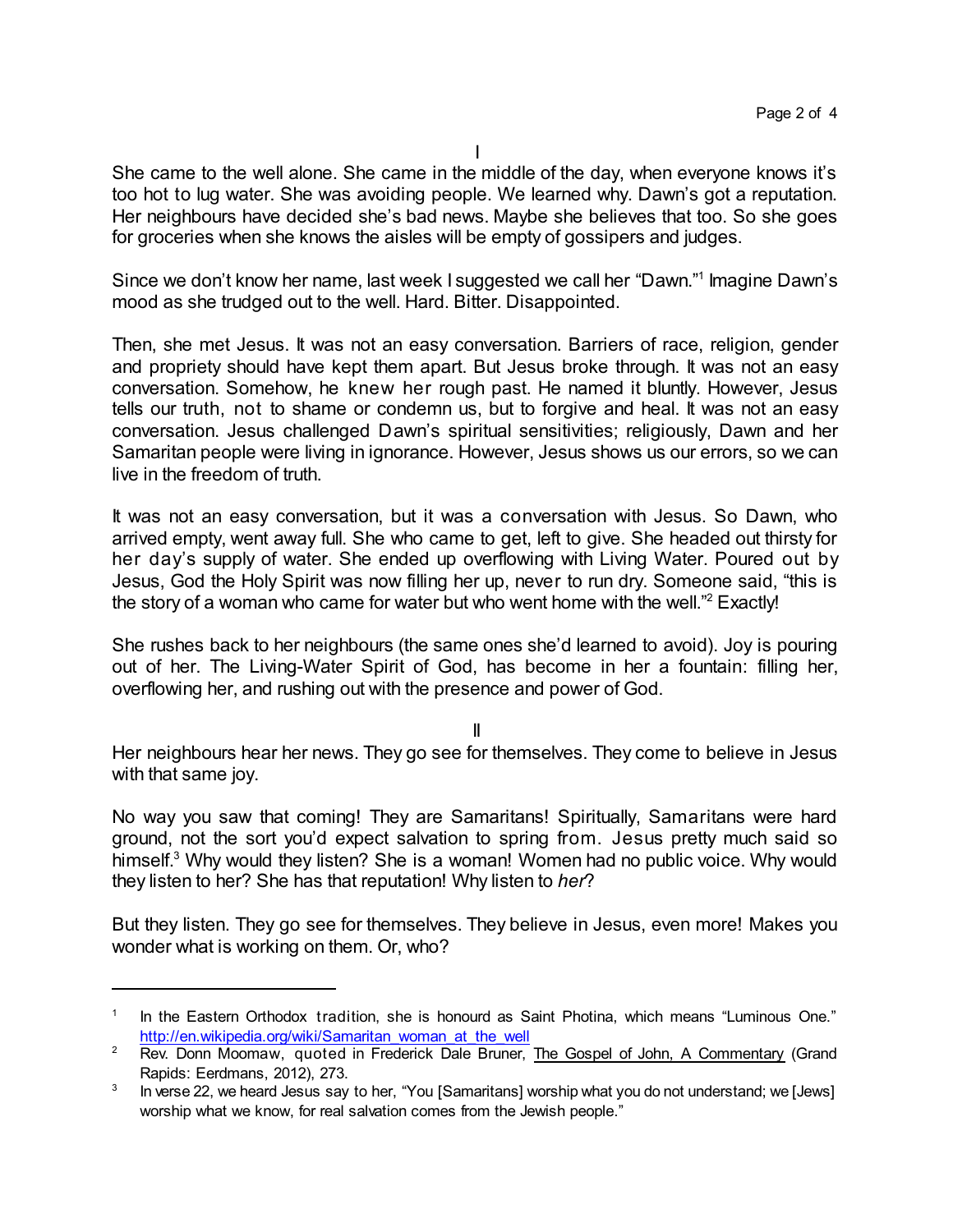There is nothing complicated in what Dawn says.

- *"A man told me everything I ever did."* (She just tells what happened to her.)
- *". . . everything I ever did."* (She is honest.)
- *"Could he be the Messiah?"* (She wonders, but doesn't have all the answers.)
- *"Come and see."* (She invites them to discover for themselves.)

What is happening? The Living-Water-Spirit is now in her a fountain, filling, overflowing and splashing onto her neighbours the joyful presence and power of God. She went out to get water, and came back an overflowing well.

III

Meanwhile, let's go back to the source. Jesus is bursting. He is filled up with the work of God.

His disciples are trying to make sense of what's happening. (If you follow Jesus, you soon know the feeling.) So he tries to open their eyes.

There was a well-known farmer saying. *"Four months more, then comes the harvest.*" In that region, you sow the seed in December and harvest in April: four months. The saying is about patience. Sow, then wait four months. Not three months, certainly not two, never one. It takes time. Be patient.

*"Except now!"* says Jesus. *"The sower has barely finished, and already the crop is ready for reaping."* Huh? *"Just look!"* he says. *"Look! Look!"* They look. They see some people, coming down the road from town.

Jesus gives them another farmer saying: *"One person sows, but another reaps."* One does all the work, and another harvests all the rewards. Sometime, life is like that, and it's not fair. *"But this time,*" says Jesus, "*rejoice in the injustice! You did not sow a thing. The work's been done for you. Enjoy the harvest."* The Samaritans from town are now crowded around them.

Who is this Sower, who has already done the work? Jesus, who steps through barriers and taboos to speak to the woman (and does the same to speak to us). Who is this Sower? God the Father, who is seeking people for a loving relationship of worship. Who is this Sower? The Living-Water-Spirit, who finds and fills the most unlikely people, like Dawn, like her neighbours, and like us.

We never bring people to God, or God to people. The Living and Loving God—Father, Son, Spirit—is already working, sowing seeds and building wells. Building wells in Dawn, and you, and me. Before we come close to thinking about it, God is already seeking, speaking, and filling. God is excited. And God is inviting us to share in the harvest